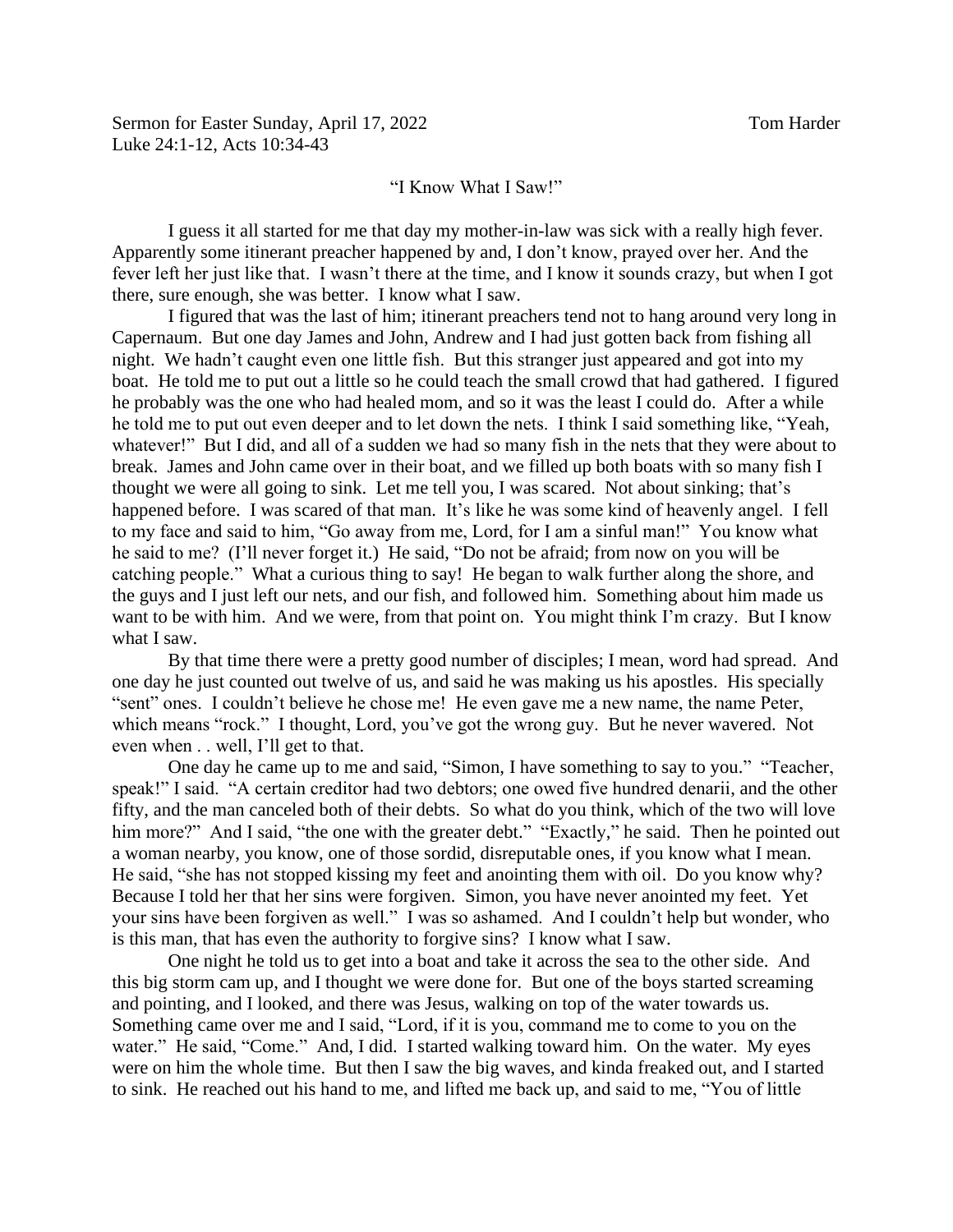faith, why did you doubt?" And do you know what? As soon as he stepped into the boat, the storm stopped. That's when I knew that he was truly the Messiah, the Son of God. I know what I saw!

I have a lot more incredible stories I could talk about. And wish I could tell you all the amazing things he said and taught. They were and are truly the words of life.

But then came that dark, awful night. We had gathered together for a meal. I was sitting right next to him (my favorite place to be), and he turned to me and said, in front of everyone, "Peter, the cock will not crow this day, until you have denied three times that you know me." I was hurt and not a little offended. "No way, Lord, I will never deny you." I was just . . . so sure, so convicted.

But then we went out into the garden, and all of a sudden, a crowd of thugs showed up to arrest him. I had with me a small sword, and I didn't know what else to do, so I pulled it out and lashed out at one of them. Ended up he was just someone's slave. And I . . . I cut his ear off. Jesus cried out and said, "No more of this!" And then he healed the slave's ear right on the spot. I was so ashamed. Because I know what I saw.

The thugs bound Jesus and took him away. The rest of us followed, but only at a distance. We were all afraid that they were going to arrest us. Some servant girl in the crowd accused me of being one of his disciples. And I . . . I . . . denied it. "Woman, I do not know him." Two more times this happened. And then the cock crowed. And I began to weep. I had failed him. I had betrayed him.

The thugs took him first to the council, which includes both the chief priests and scribes. And from there they took him to Pilate, the Roman governor. They accused him of blasphemy. They demanded he be crucified. And Pilate agreed.

How could they?! He was the Son of God! I know what I saw!

On the first day of the week, the eleven of us gathered together (eleven rather than twelve now, since Judas was no longer with us). And then some of the women came. The two Mary's, and Joanna, and a few others. They were crazy with excitement, all talking at the same time. We could hardly get them to calm down. They said they had been at Jesus' tomb. And that two men in dazzling clothes had appeared out of nowhere, and said to them, "Why do you look for the living among the dead? He is not here, but has risen."

The women had believed them. We wanted to. But we couldn't. Not yet. Someone doesn't just rise from the dead; I don't care who they are, the world just doesn't work that way. But something made me suddenly get up without a word, and run to the tomb. When I got there the stone covering the tomb had been rolled away. I stooped down to look inside. And the I saw ... the linen cloths that he had been buried in. They were cast aside, by themselves. As if they were no longer needed.

I know what I saw; no one can tell me otherwise. Suddenly it all made sense, everything. And I believed.

After that, you don't hear anything more about me in Luke's gospel—the other gospels, yes, but not in Luke. But that's okay. Trust me, I was there. I heard all the stories of his appearing. Like the one of how he had appeared to two travelers on the road to Emmaus. More importantly, I was there when he came to all of us, and stood among us. "Peace be with you," he said. It was his voice, his words! Just like that night he calmed the storm. "Why are you frightened, and why do doubts arise in your hearts? Look at my hands and my feet, see that it is myself." I'm telling you, those hands and feet had been pierced by nails! I know what I saw.